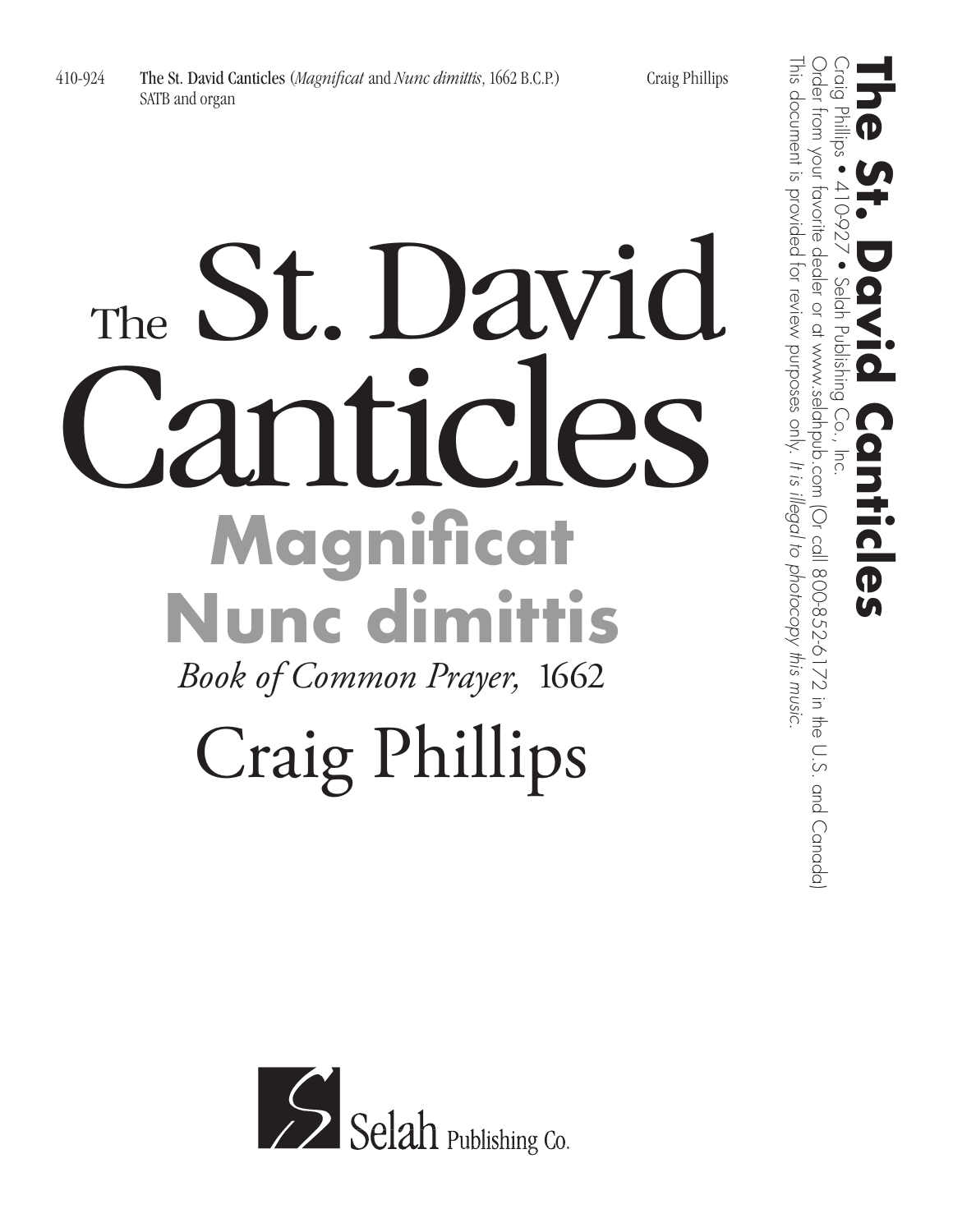The St. David Canticles **The St. David Canticles** Craig Phillips • 410-927 • Selah Publishing Co., Inc. Phillips Craig F

s • 410-927 • Selah Publishing Co., Inc.<br>800-852-6172 in the U.S. and Canada) Order from your favorite dealer or at www.selahpub.com (Or call 800-852-6172 in the U.S. and Canada) This document is provided for review purposes only. It is illegal to photocopy this music. This document is provided for review purposes only. *It is illegal to photocopy this music.*  $\overline{a}$  $\overline{O}$ Order from your favorite dealer or at www.selahpub.com (

2

*for Ernest Plunkett and the choir of St. David's Episcopal Church, Roswell, Georgia*



 Copyright © 2018 Selah Publishing Co., Inc. www.selahpub.com Printed in the U.S.A. on recycled paper. *It is illegal to photocopy this music.* 

2–St. David Canticles–410-927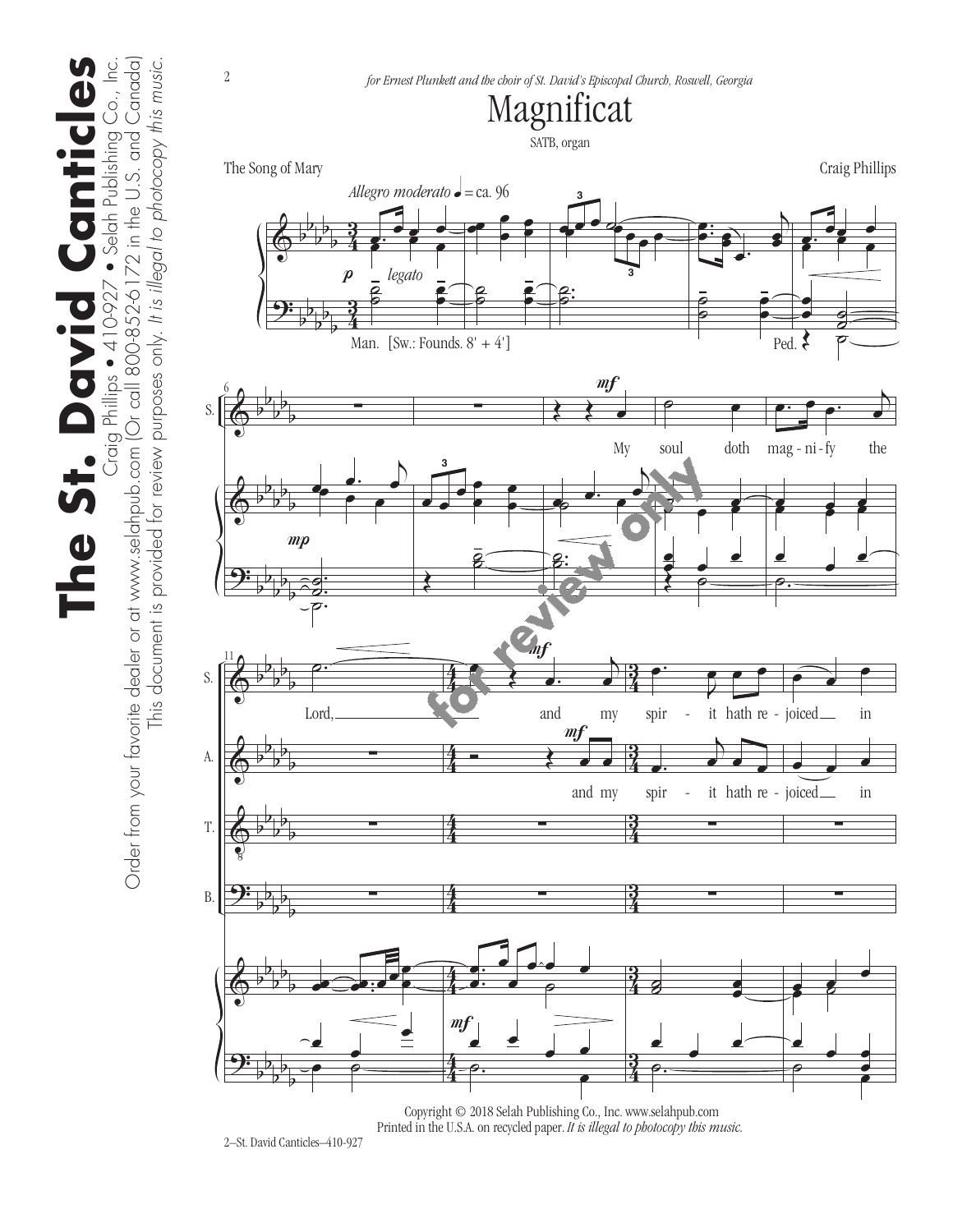

This document is provided for review purposes only.

This document is provided for review purposes only. It is illegal to photocopy this music.

Order from your favorite dealer or at www.selahpub.com (Or call 800-852-6172 in the U.S. and Canada)

Order from your favorite dealer or at www.selahpub.com (Or call 800-852-6172 in the U.S. and Canada)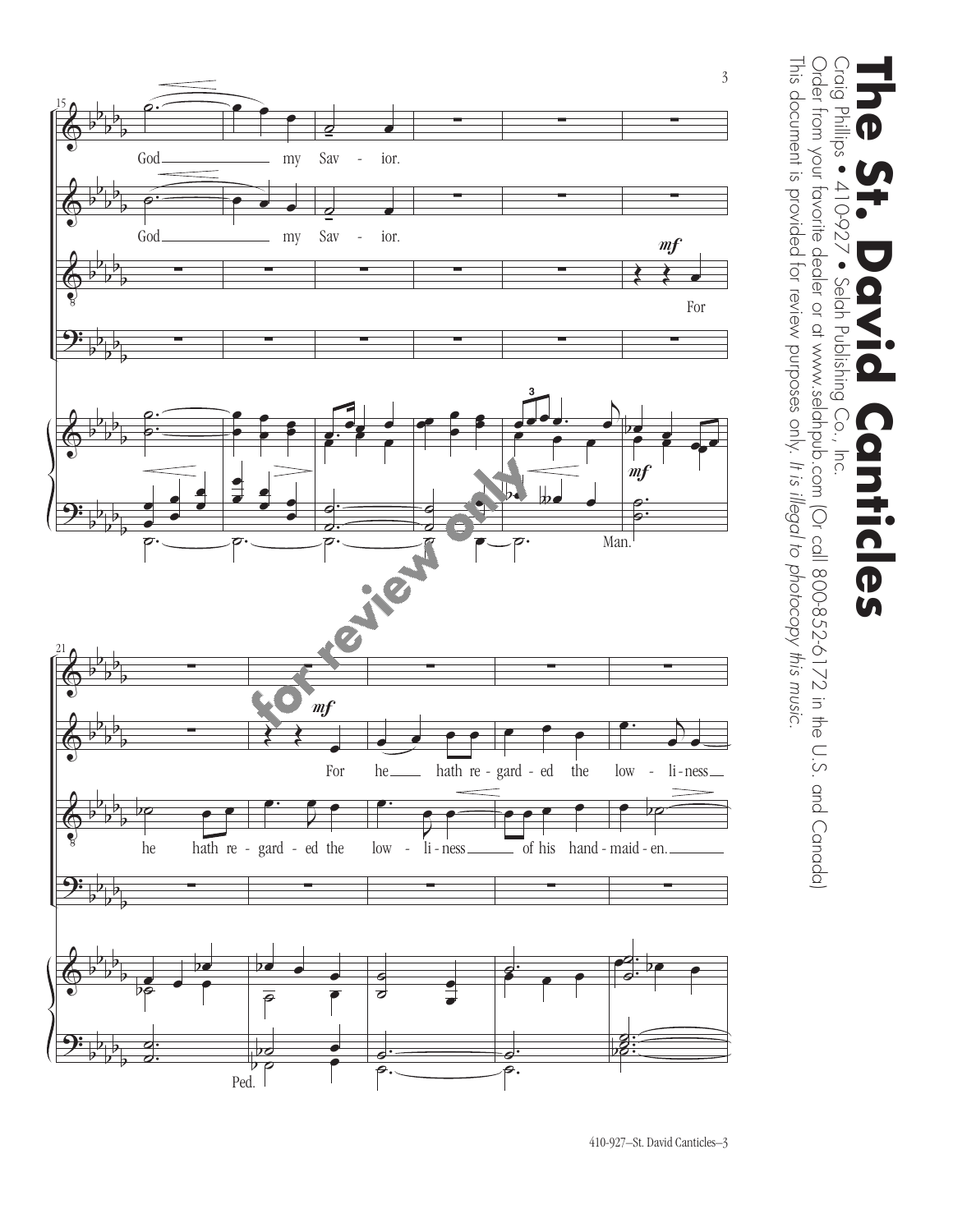The St. David Canticles Craig Phillips ● 410-927 ● Selah Publishing Co., Inc.<br>Order from your favorite dealer or at www.selahpub.com (Or call 800-852-6172 in the U.S. and Canada) Order from your favorite dealer or at www.selahpub.com (Or call 800-852-6172 in the U.S. and Canada) **The St. David Canticles** Craig Phillips • 410-927 • Selah Publishing Co., Inc.

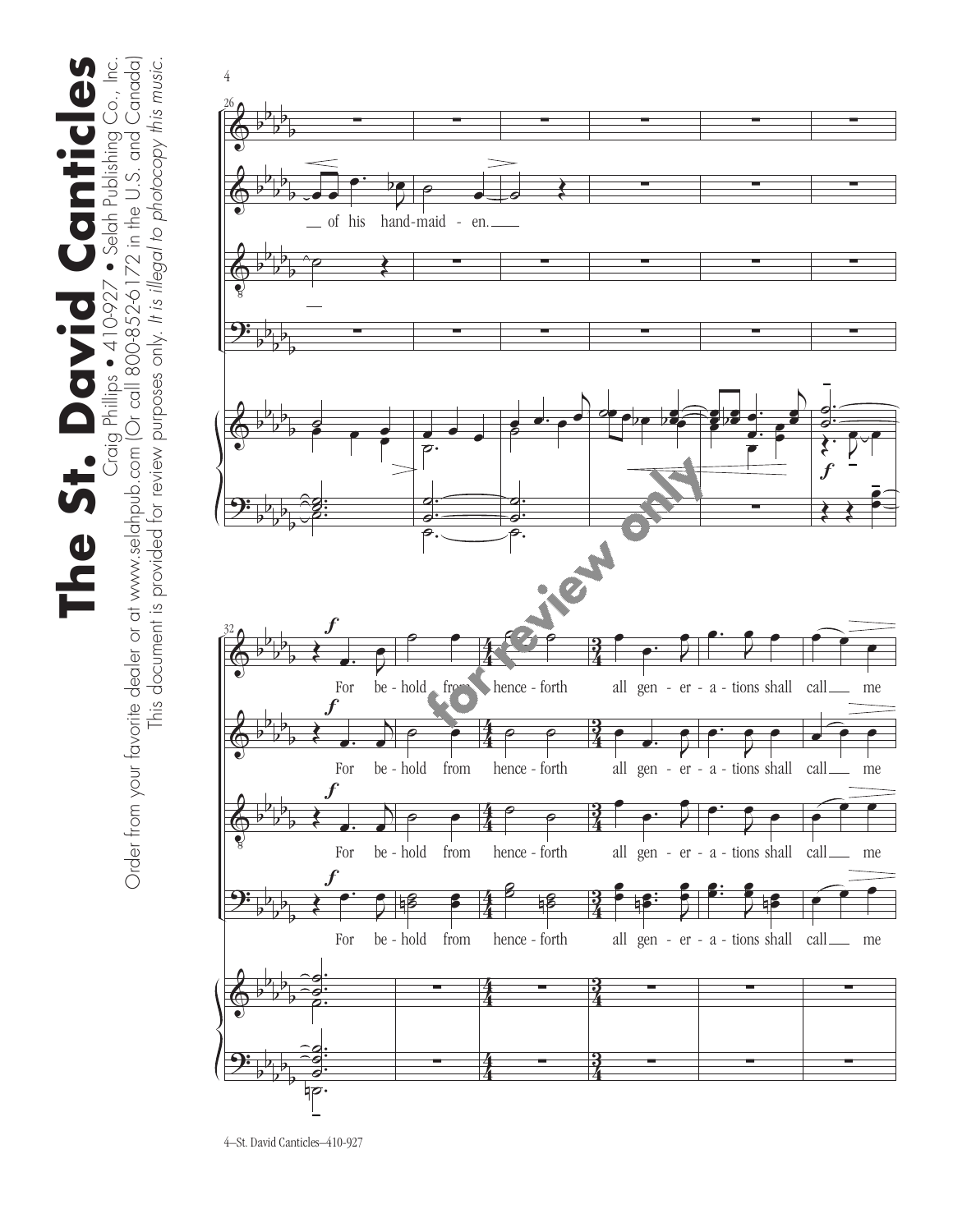

#### Craig<br>- Graig Craig Phillips • 410-927 • Selah Publishing Co., Inc. **The St. David Canticles** Phillips 410-927  $\bullet$ Selah Publishing Co.,  $\overline{5}$ ticles

This document is provided for review purposes only.

This document is provided for review purposes only. It is illegal to photocopy this music.

Order from your favorite dealer or at www.selahpub.com (Or call 800-852-6172 in the U.S. and Canada)

Order from your favorite dealer or at www.selahpub.com (Or call 800-852-6172 in the U.S. and Canada)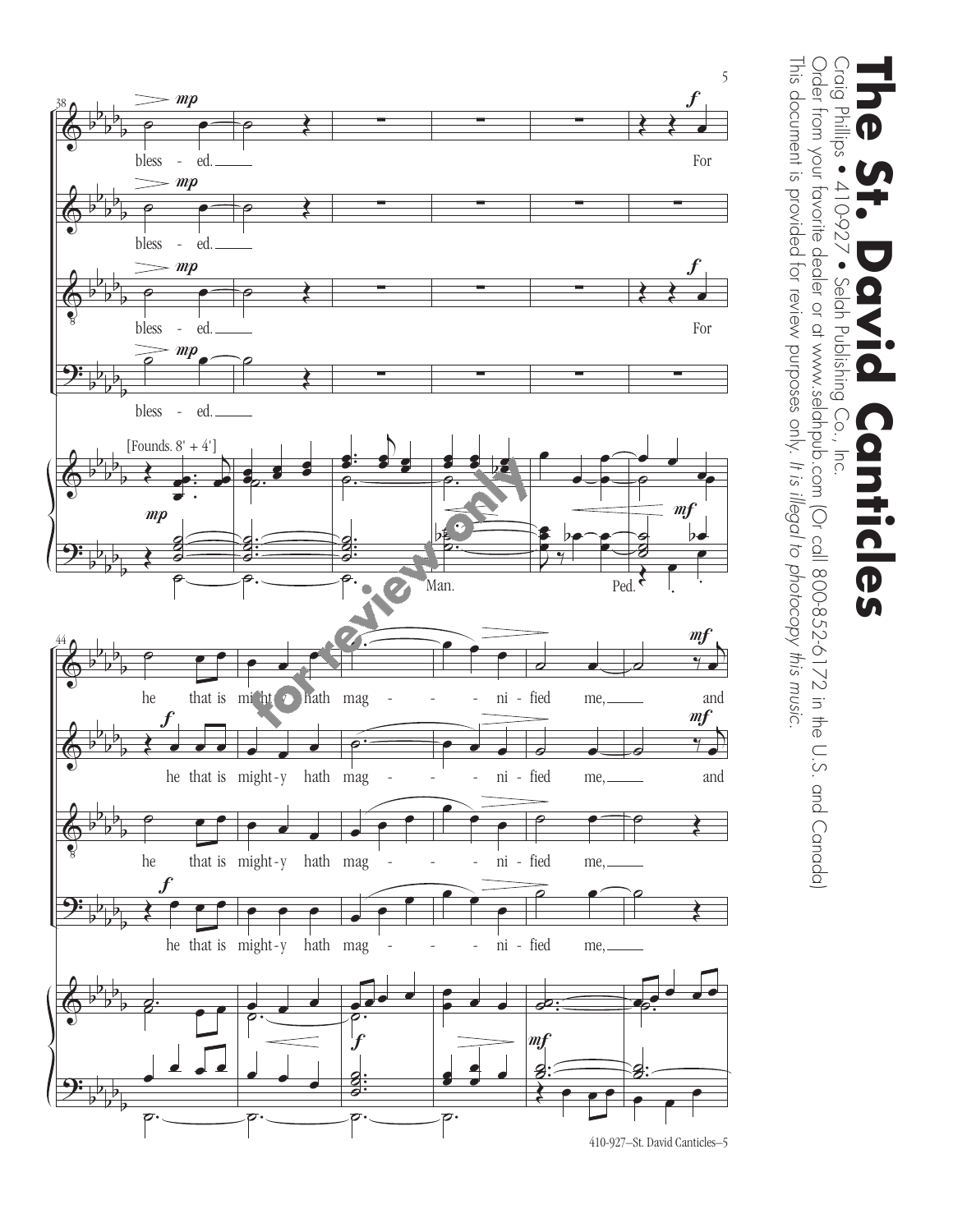The St. David Canticles **The St. David Canticles** Craig Phillips • 410-927 • Selah Publishing Co., Inc.

Craig Phillips ● 410-927 ● Selah Publishing Co., Inc.<br>Order from your favorite dealer or at www.selahpub.com (Or call 800-852-6172 in the U.S. and Canada) Order from your favorite dealer or at www.selahpub.com (Or call 800-852-6172 in the U.S. and Canada) This document is provided for review purposes only. It is illegal to photocopy this music. This document is provided for review purposes only. *It is illegal to photocopy this music.*



6–St. David Canticles–410-927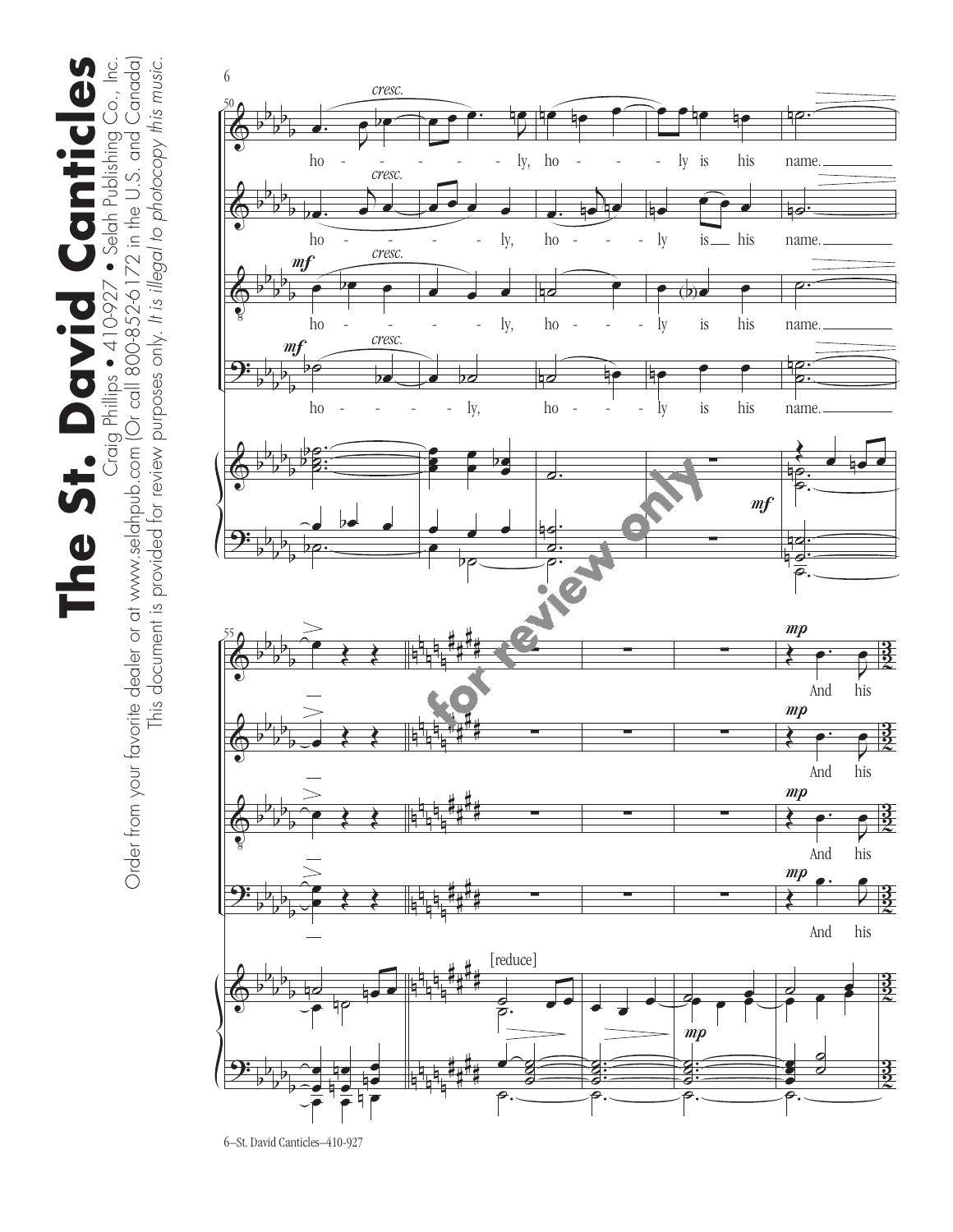

<sup>410-927–</sup>St. David Canticles–7

#### $\sum_{i=1}^{n}$ Craig Phillips • 410-927 • Selah Publishing Co., Inc. **The St. David Canticles** Phillips  $\bullet$ 410-927  $\bullet$ Selah Publishing Co.,  $\overline{5}$ **Ficles**

This document is provided for review purposes only.

This document is provided for review purposes only. It is illegal to photocopy this music.

Order from your favorite dealer or at www.selahpub.com (Or call 800-852-6172 in the U.S. and Canada)

Order from your favorite dealer or at www.selahpub.com (Or call 800-852-6172 in the U.S. and Canada)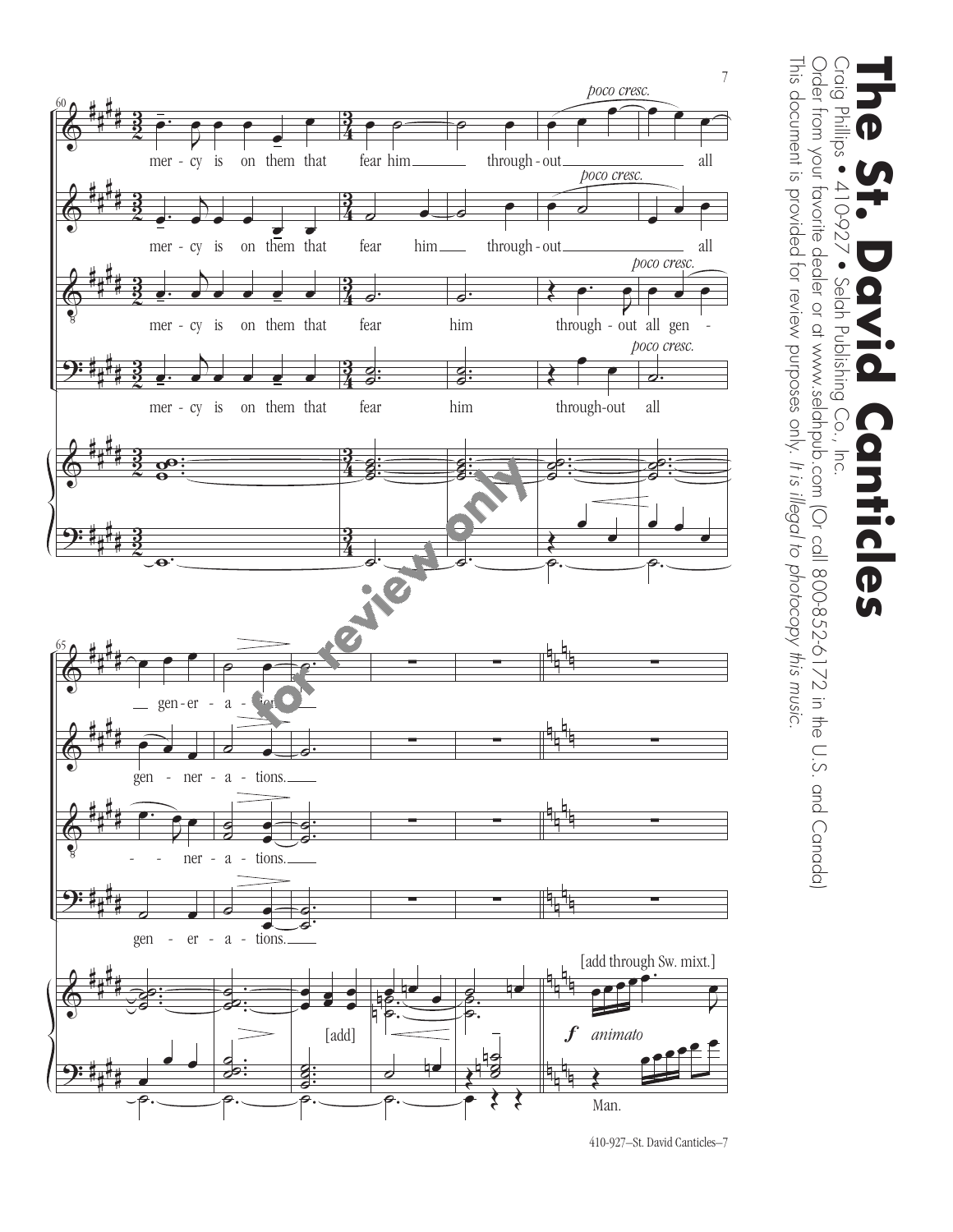The St. David Canticles Craig Phillips ● 410-927 ● Selah Publishing Co., Inc.<br>Order from your favorite dealer or at www.selahpub.com (Or call 800-852-6172 in the U.S. and Canada) Order from your favorite dealer or at www.selahpub.com (Or call 800-852-6172 in the U.S. and Canada) **The St. David Canticles** Craig Phillips • 410-927 • Selah Publishing Co., Inc. This document is provided for review purposes only. It is illegal to photocopy this music. This document is provided for review purposes only. *It is illegal to photocopy this music.*



<sup>8–</sup>St. David Canticles–410-927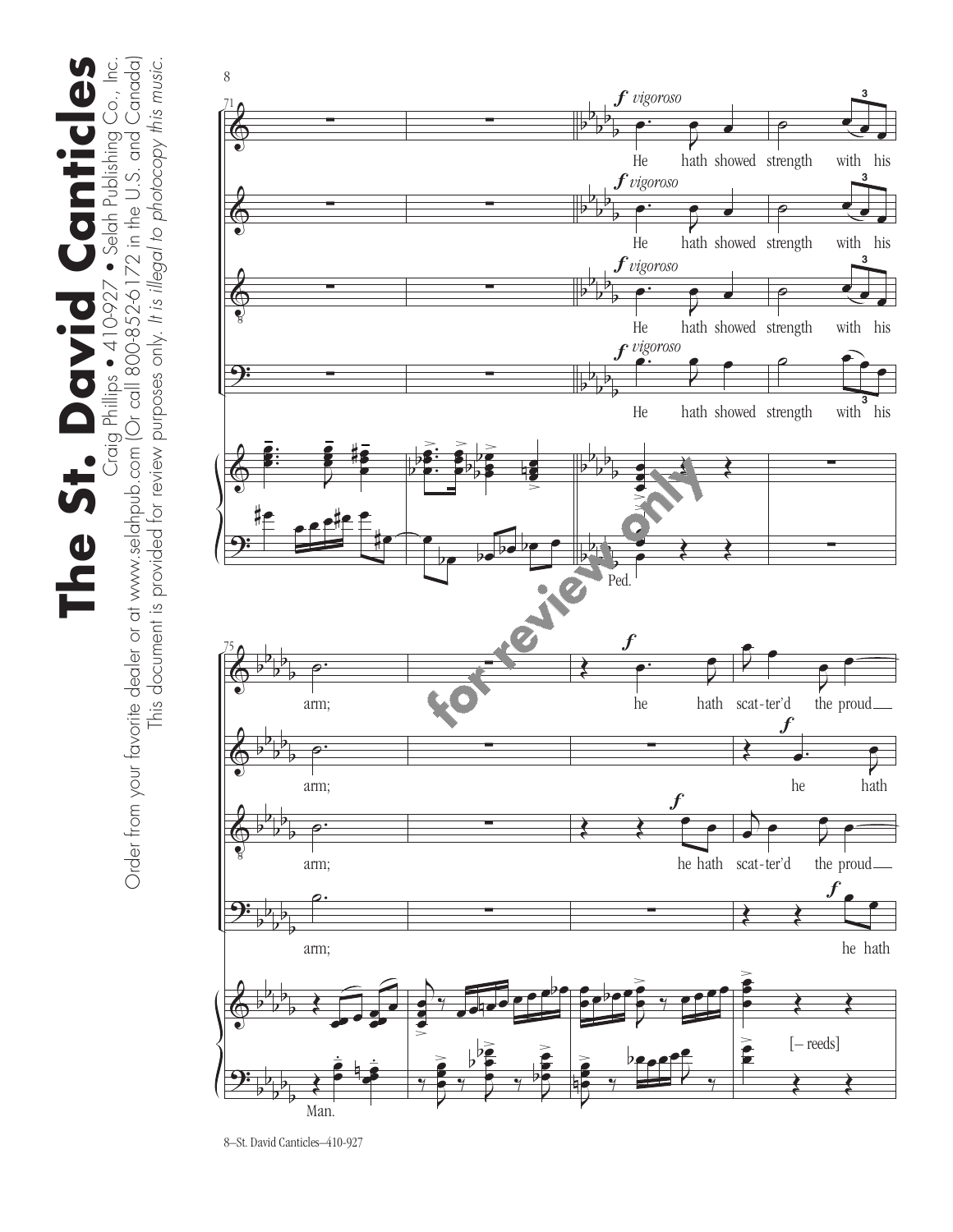

 $\sum_{i=1}^{n}$ Order from your favorite dealer or at www.selahpub.com (Or call 800-852-6172 in the U.S. and Canada) Order from your favorite dealer or at www.selahpub.com (Or call 800-852-6172 in the U.S. and Canada) Craig Phillips • 410-927 • Selah Publishing Co., Inc. **The St. David Canticles** Phillips 10-927  $\bullet$ Selah Publishing  $Co.$  $\overline{5}$ **Hicles** 

This document is provided for review purposes only.

This document is provided for review purposes only. It is illegal to photocopy this music.

*It is illegal to photocopy this music.*

410-927–St. David Canticles–9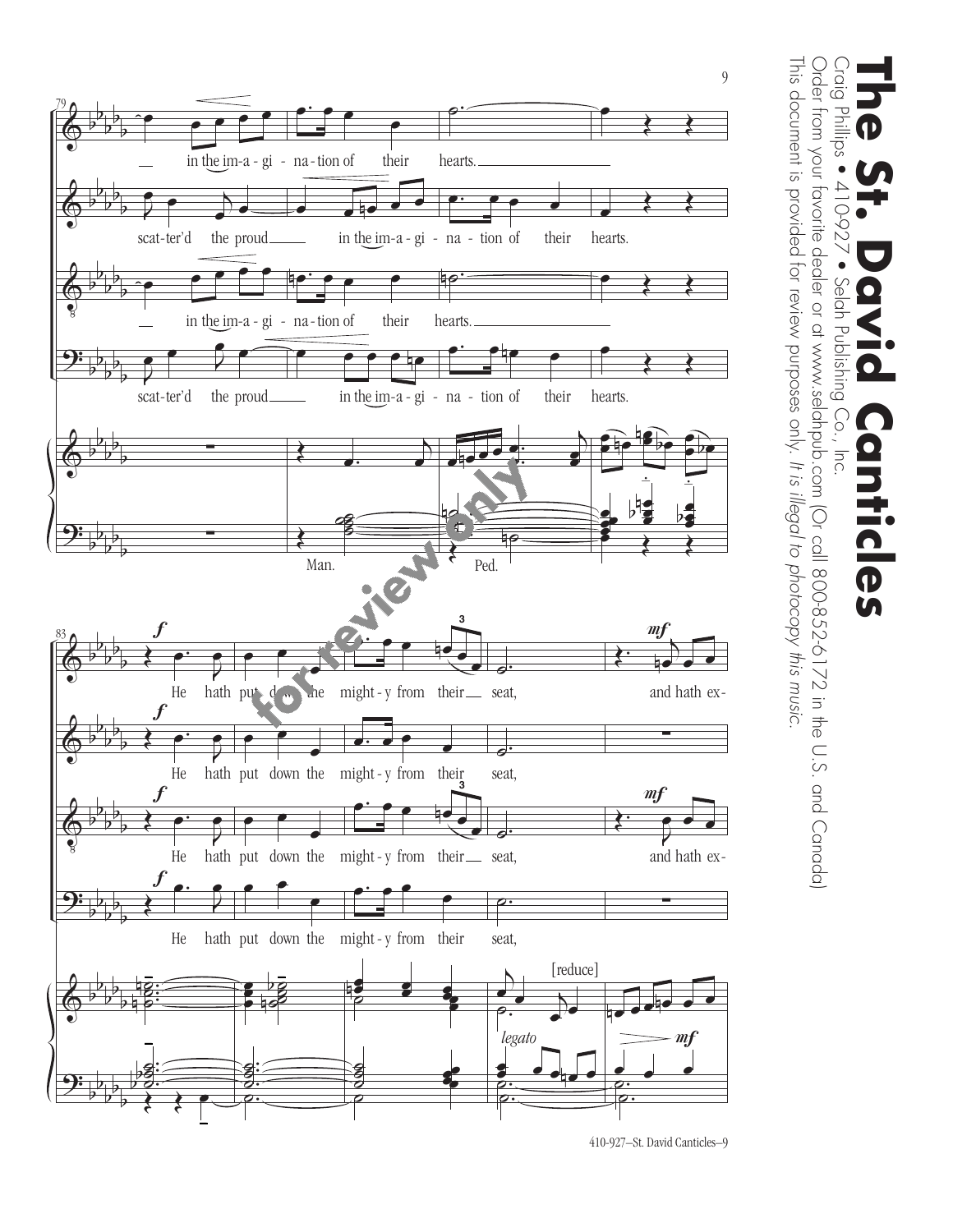Canticles Craig Phillips ● 410-927 ● Selah Publishing Co., Inc.<br>Order from your favorite dealer or at www.selahpub.com (Or call 800-852-6172 in the U.S. and Canada) Order from your favorite dealer or at www.selahpub.com (Or call 800-852-6172 in the U.S. and Canada) **The St. David Canticles** Craig Phillips • 410-927 • Selah Publishing Co., Inc. This document is provided for review purposes only. It is illegal to photocopy this music. This document is provided for review purposes only. *It is illegal to photocopy this music.* The St. David



<sup>10–</sup>St. David Canticles–410-927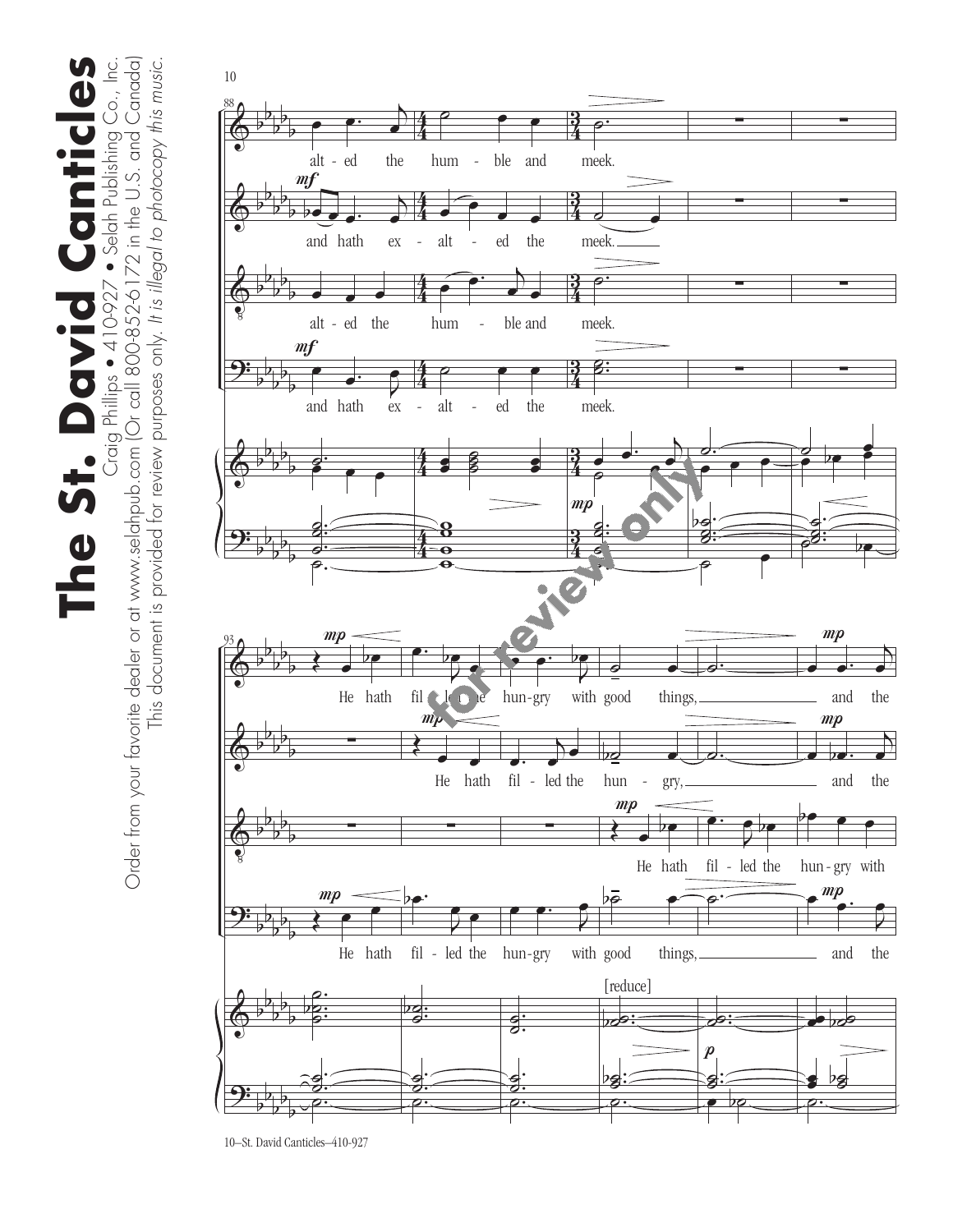

This document is provided for review purposes only.

This document is provided for review purposes only. It is illegal to photocopy this music.

Order from your favorite dealer or at www.selahpub.com (Or call 800-852-6172 in the U.S. and Canada)

Order from your favorite dealer or at www.selahpub.com (Or call 800-852-6172 in the U.S. and Canada)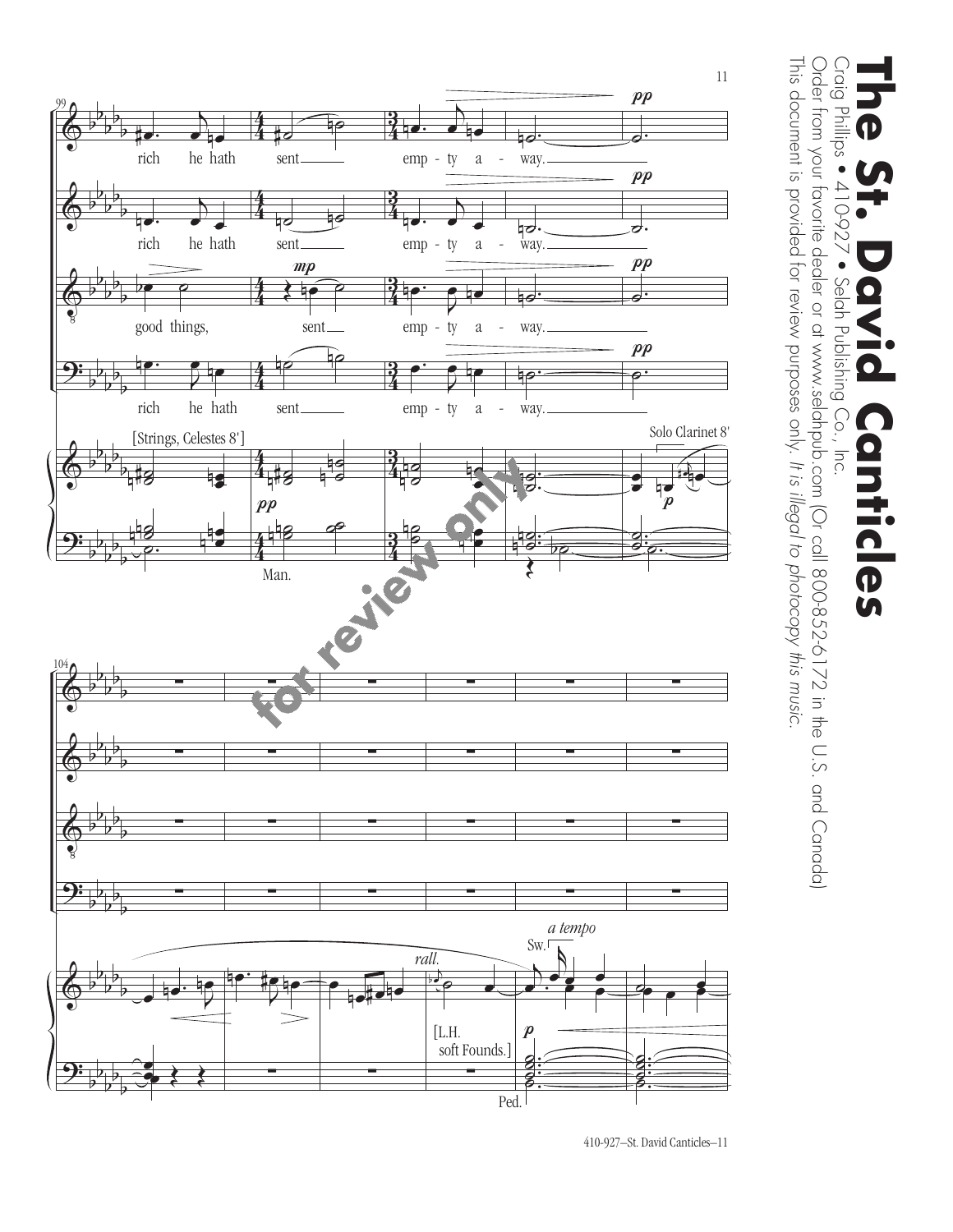Canticles Craig Phillips ● 410-927 ● Selah Publishing Co., Inc.<br>Order from your favorite dealer or at www.selahpub.com (Or call 800-852-6172 in the U.S. and Canada) Order from your favorite dealer or at www.selahpub.com (Or call 800-852-6172 in the U.S. and Canada) **The St. David Canticles** Craig Phillips • 410-927 • Selah Publishing Co., Inc. This document is provided for review purposes only. It is illegal to photocopy this music. This document is provided for review purposes only. *It is illegal to photocopy this music.* The St. David



<sup>12–</sup>St. David Canticles–410-927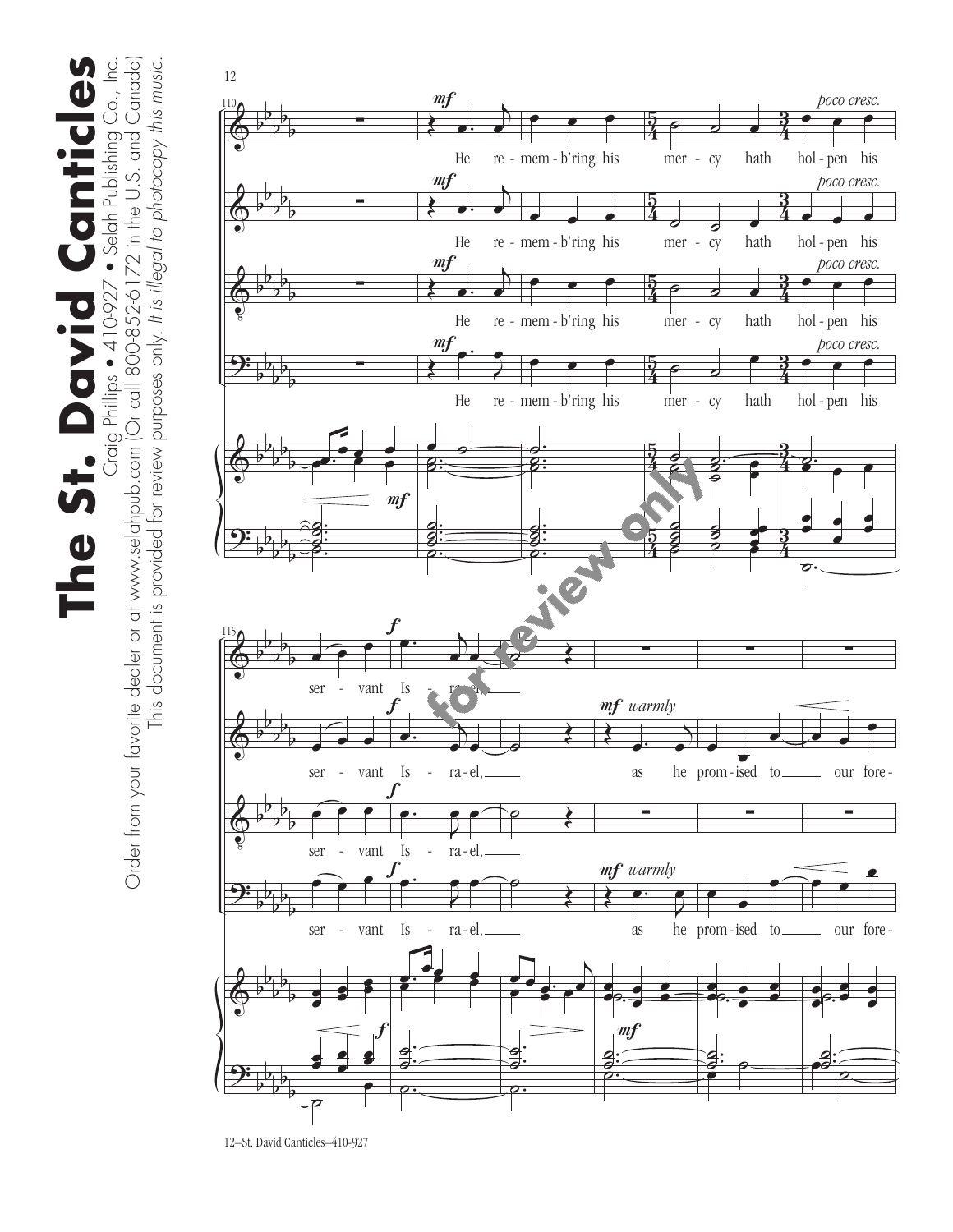

<sup>410-927–</sup>St. David Canticles–13

### Craig Phillips<br>Craig Phillips Craig Phillips • 410-927 • Selah Publishing Co., Inc. **The St. David Canticles**  $\bullet$ 410-927  $\bullet$ Selah Publishing Co.,  $\overline{5}$ **Hicles**

This document is provided for review purposes only.

This document is provided for review purposes only. It is illegal to photocopy this music.

Order from your favorite dealer or at www.selahpub.com (Or call 800-852-6172 in the U.S. and Canada)

Order from your favorite dealer or at www.selahpub.com (Or call 800-852-6172 in the U.S. and Canada)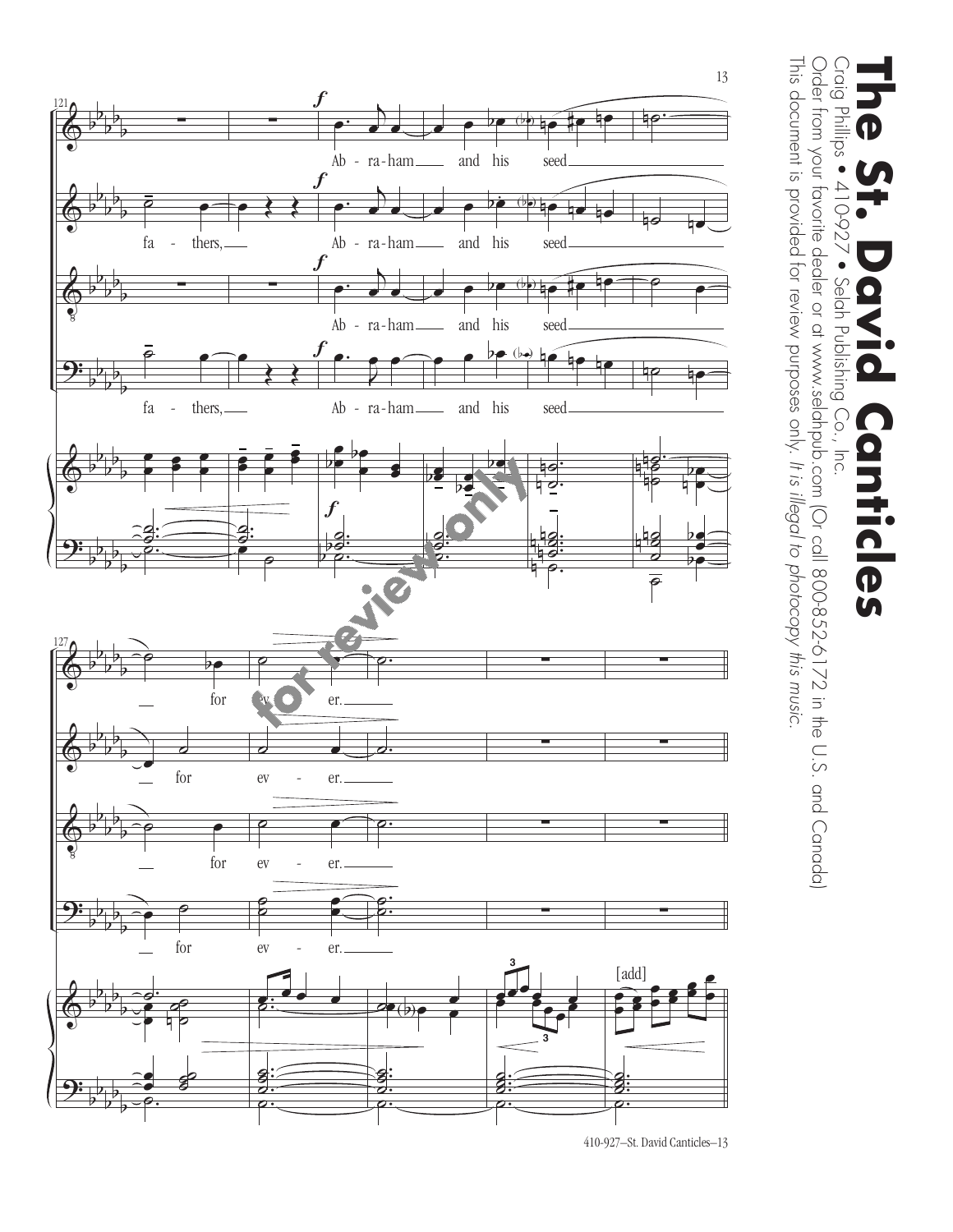Canticles Craig Phillips ● 410-927 ● Selah Publishing Co., Inc.<br>Order from your favorite dealer or at www.selahpub.com (Or call 800-852-6172 in the U.S. and Canada) Order from your favorite dealer or at www.selahpub.com (Or call 800-852-6172 in the U.S. and Canada) **The St. David Canticles** Craig Phillips • 410-927 • Selah Publishing Co., Inc. This document is provided for review purposes only. It is illegal to photocopy this music. This document is provided for review purposes only. *It is illegal to photocopy this music.* The St. David



<sup>14–</sup>St. David Canticles–410-927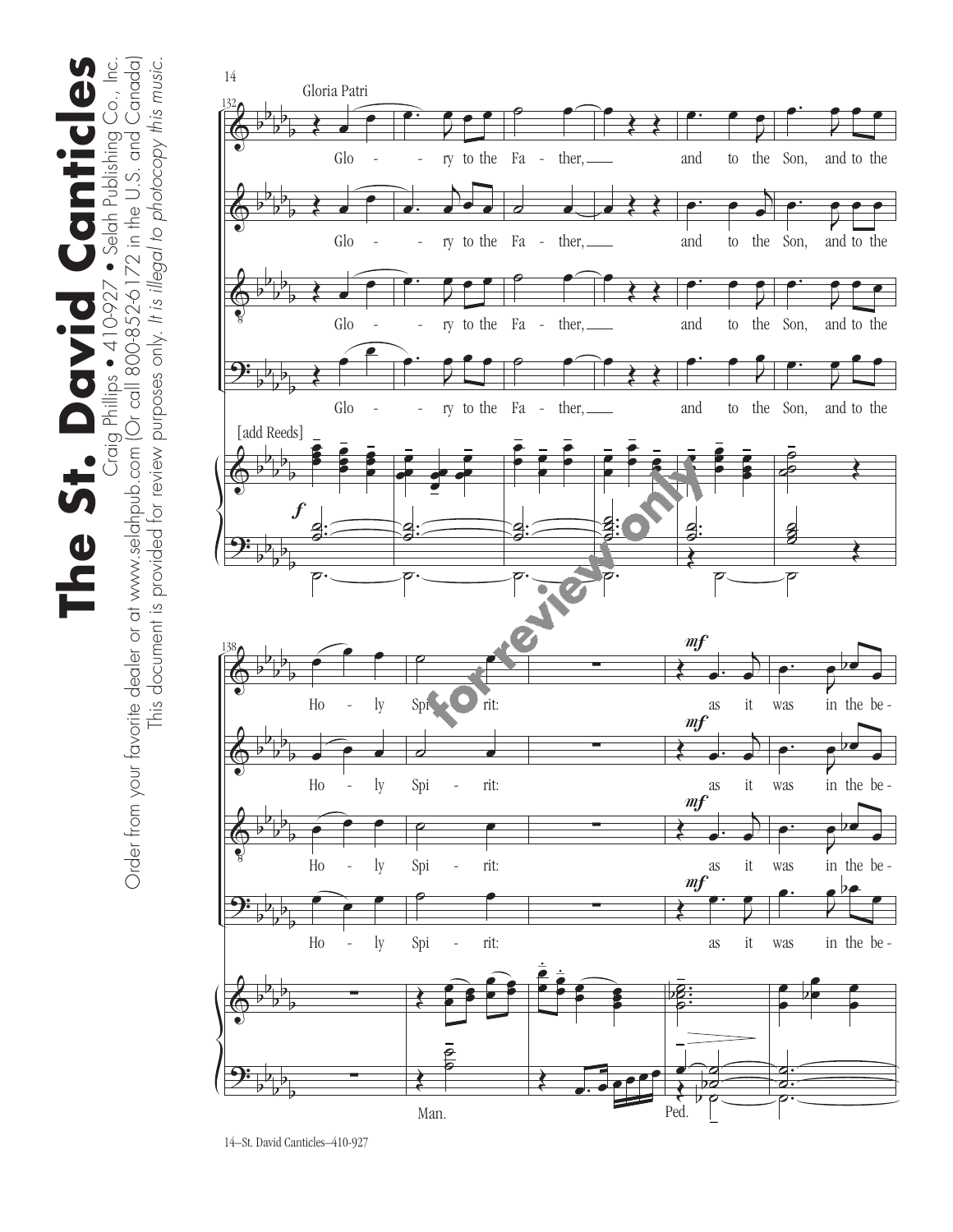

Craig Phillips • 410-927 • Selah Publishing Co., Inc. **The St. David Canticles Hicles** 

Craig Phillips • 410-927 • Selah Publishing Co., Inc.<br>Order from your favorite dealer or at www.selahpub.com (Or call 800-852-6172 in the U.S. and Canada)<br>चाता पा This document is provided for review purposes only. It is illegal to photocopy this music. This document is provided for review purposes only. Order from your favorite dealer or at www.selahpub.com (Or call 800-852-6172 in the U.S. and Canada) *It is illegal to photocopy this music.*

410-927–St. David Canticles–15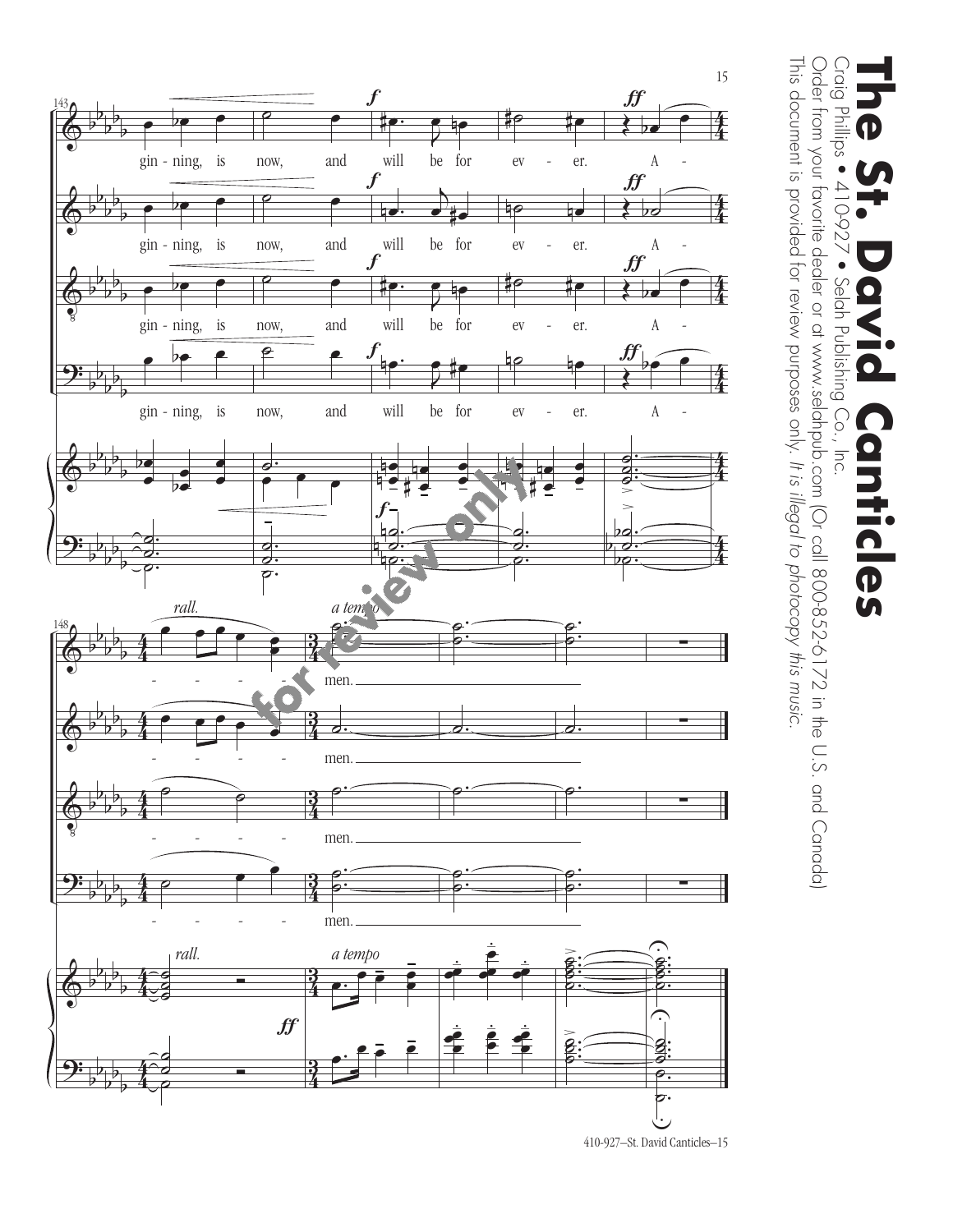The St. David Canticles **The St. David Canticles** Craig Phillips • 410-927 • Selah Publishing Co., Inc.

Craig Philips ● 410-927 ● Selah Publishing Co., Inc.<br>Order from your favorite dealer or at www.selahpub.com (Or call 800-852-6172 in the U.S. and Canada) Order from your favorite dealer or at www.selahpub.com (Or call 800-852-6172 in the U.S. and Canada) This document is provided for review purposes only. It is illegal to photocopy this music. This document is provided for review purposes only. *It is illegal to photocopy this music.*

16



Nunc Dimittis

Copyright © 2018 Selah Publishing Co., Inc. www.selahpub.com Printed in the U.S.A. on recycled paper. *It is illegal to photocopy this music.*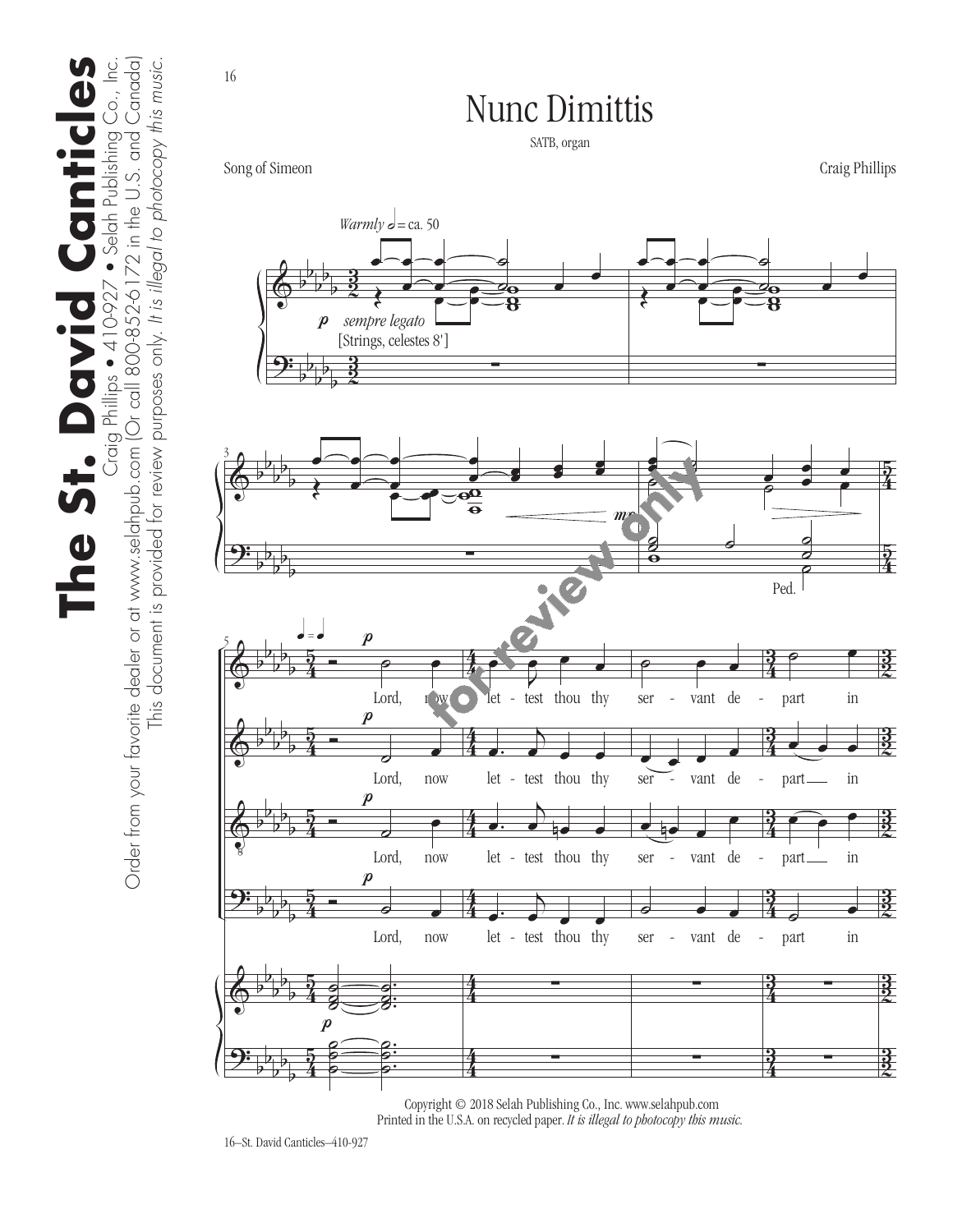

This document is provided for review purposes only.

This document is provided for review purposes only. It is illegal to photocopy this music.

Order from your favorite dealer or at www.selahpub.com (Or call 800-852-6172 in the U.S. and Canada)

Order from your favorite dealer or at www.selahpub.com (Or call 800-852-6172 in the U.S. and Canada)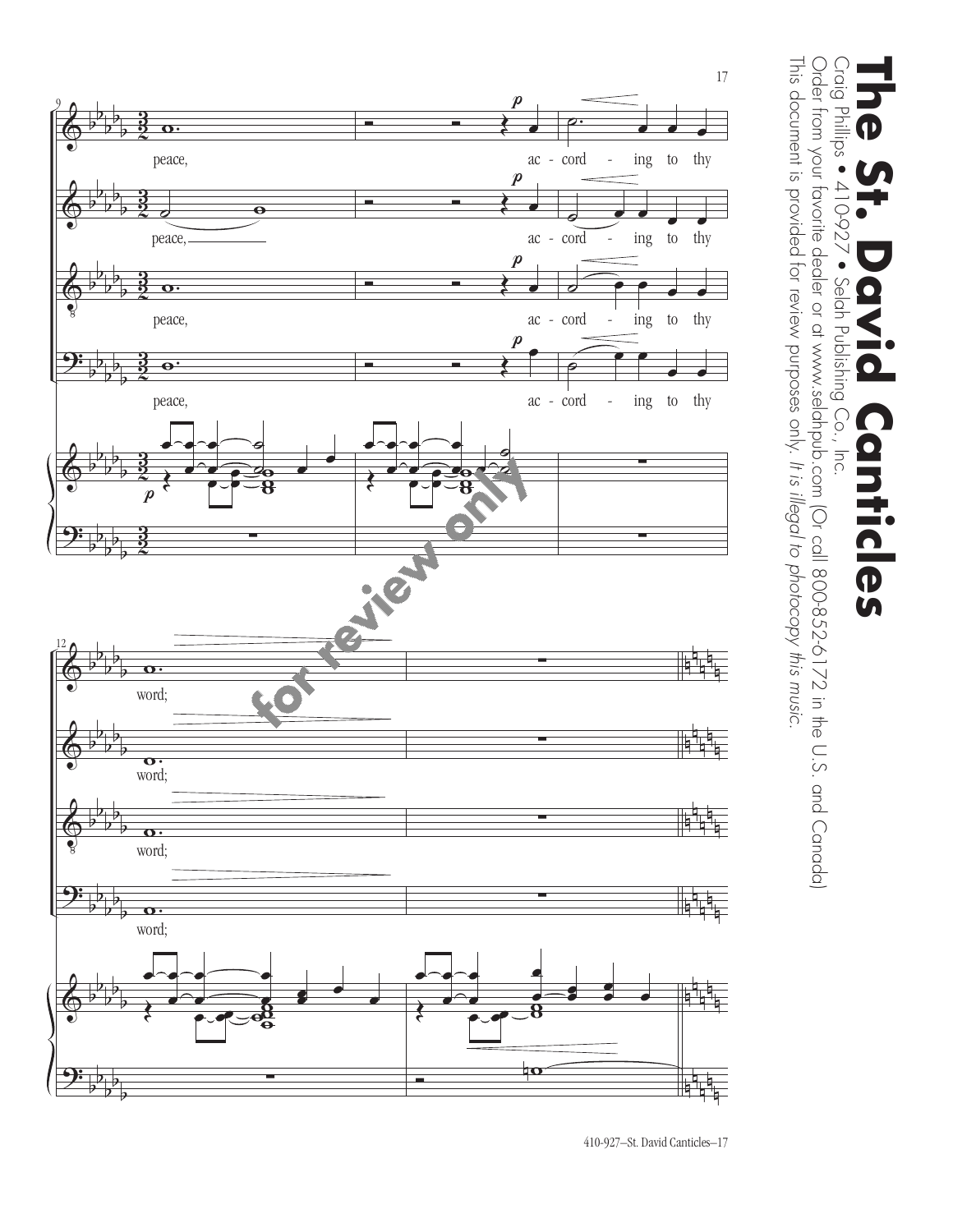$\prod_{\text{Order from your favorite dealer or at www.selchpub.com (Or call 800-852-6172 in the U.S. and Canada)} \prod_{\text{Order from your favorite dealer or at www.selchpub.com (Or call 800-852-6172 in the U.S. and Canada)}}$ Order from your favorite dealer or at www.selahpub.com (Or call 800-852-6172 in the U.S. and Canada) **The St. David Canticles** Craig Phillips • 410-927 • Selah Publishing Co., Inc. This document is provided for review purposes only. It is illegal to photocopy this music. This document is provided for review purposes only. *It is illegal to photocopy this music.*

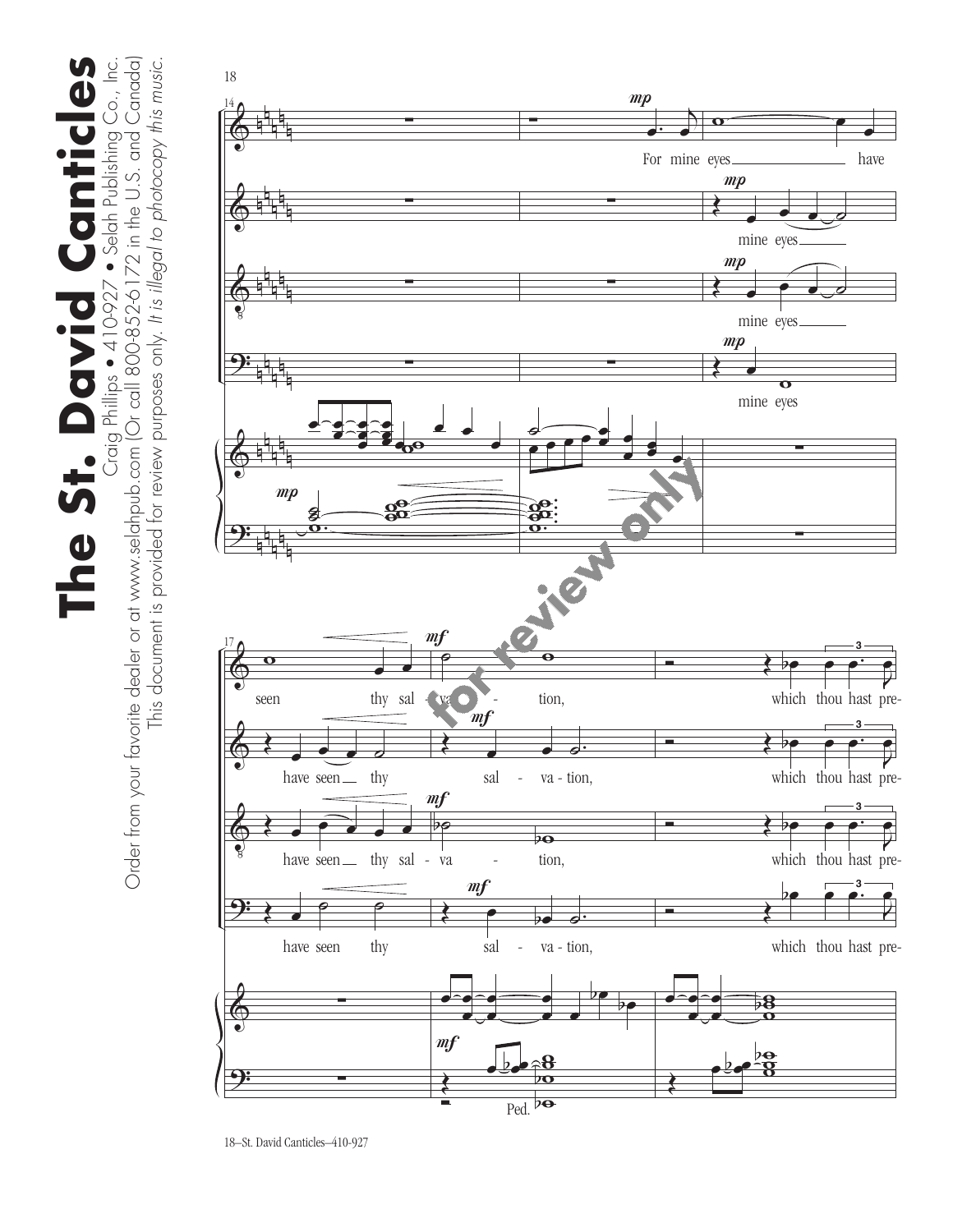

 $\begin{array}{c} 0.01 \\ -0.01 \\ -0.01 \end{array}$ Craig Phillips • 410-927 • Selah Publishing Co., Inc. **The St. David Canticles Phillips**  $\bullet$ 410-927  $\bullet$ Selah Publishing Co.,  $\overline{5}$ **Hicles** 

This document is provided for review purposes only.

This document is provided for review purposes only. It is illegal to photocopy this music.

Order from your favorite dealer or at www.selahpub.com (Or call 800-852-6172 in the U.S. and Canada)

Order from your favorite dealer or at www.selahpub.com (Or call 800-852-6172 in the U.S. and Canada)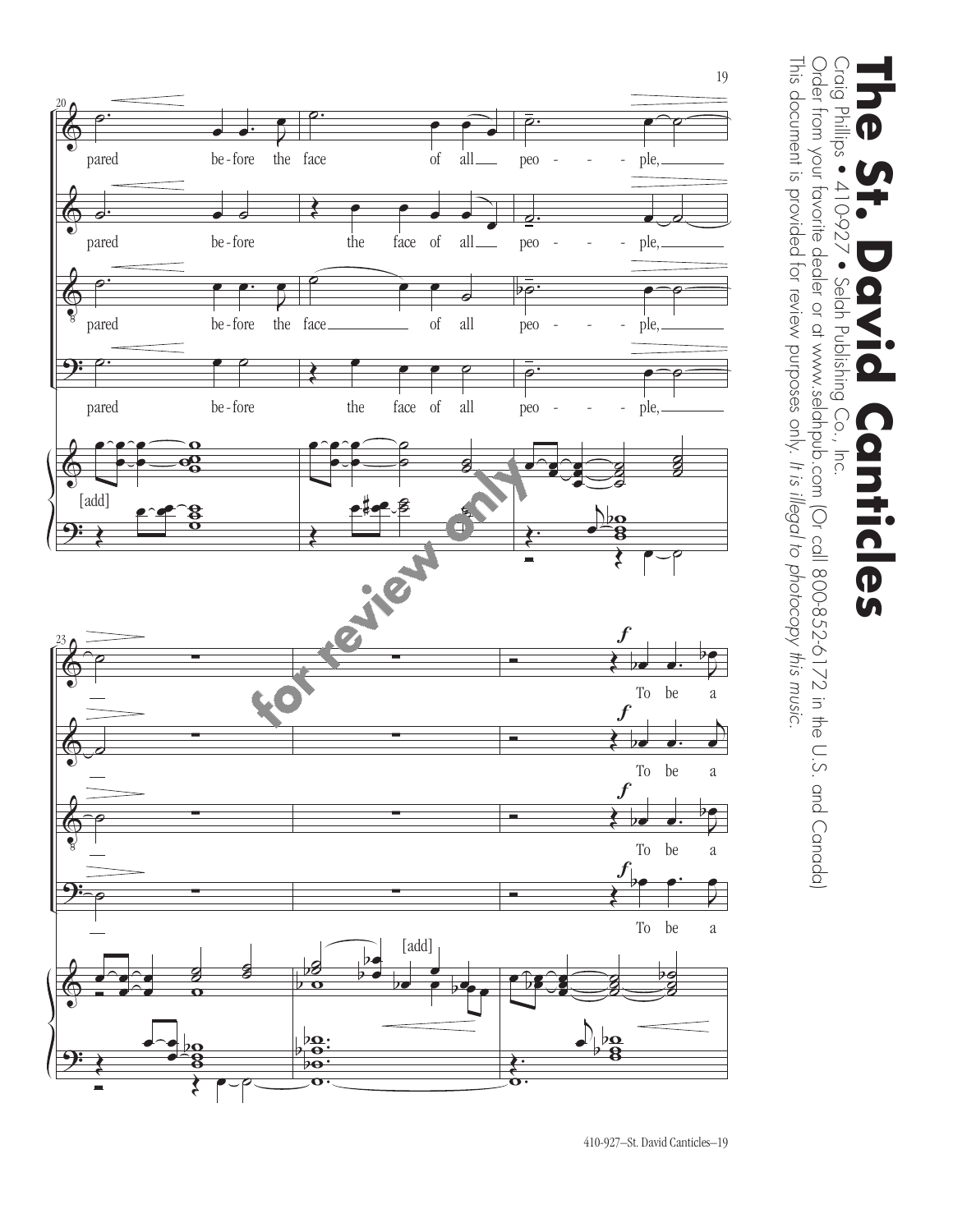The St. David Canticles Craig Phillips ● 410-927 ● Selah Publishing Co., Inc.<br>Order from your favorite dealer or at www.selahpub.com (Or call 800-852-6172 in the U.S. and Canada) Order from your favorite dealer or at www.selahpub.com (Or call 800-852-6172 in the U.S. and Canada) **The St. David Canticles** Craig Phillips • 410-927 • Selah Publishing Co., Inc. This document is provided for review purposes only. It is illegal to photocopy this music. This document is provided for review purposes only. *It is illegal to photocopy this music.*

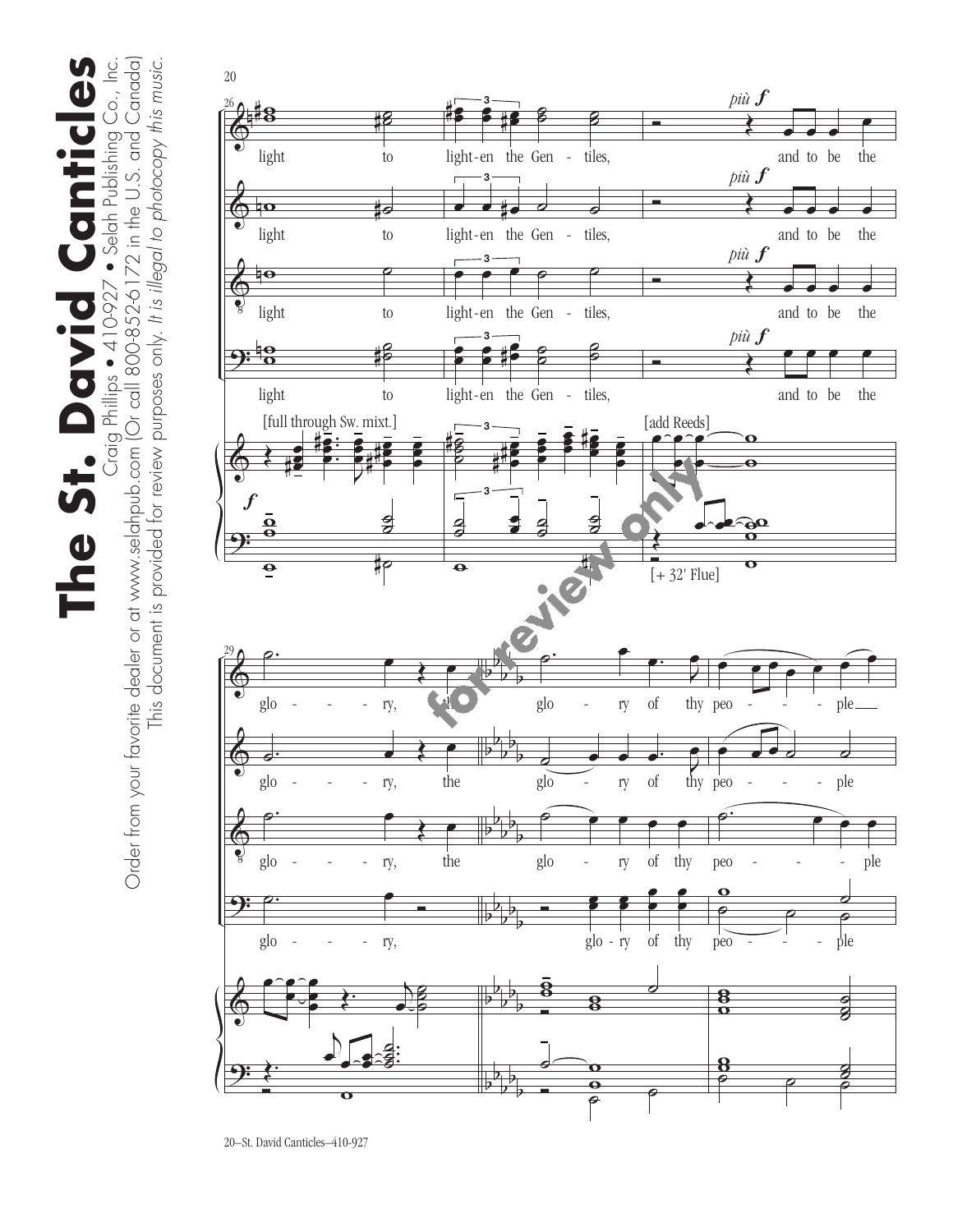

32

### Craig Phillips Craig Phillips • 410-927 • Selah Publishing Co., Inc. **The St. David Canticles**  $\bullet$ 410-927 • Selah Publishing Co., Canticles  $\overline{\overline{5}}$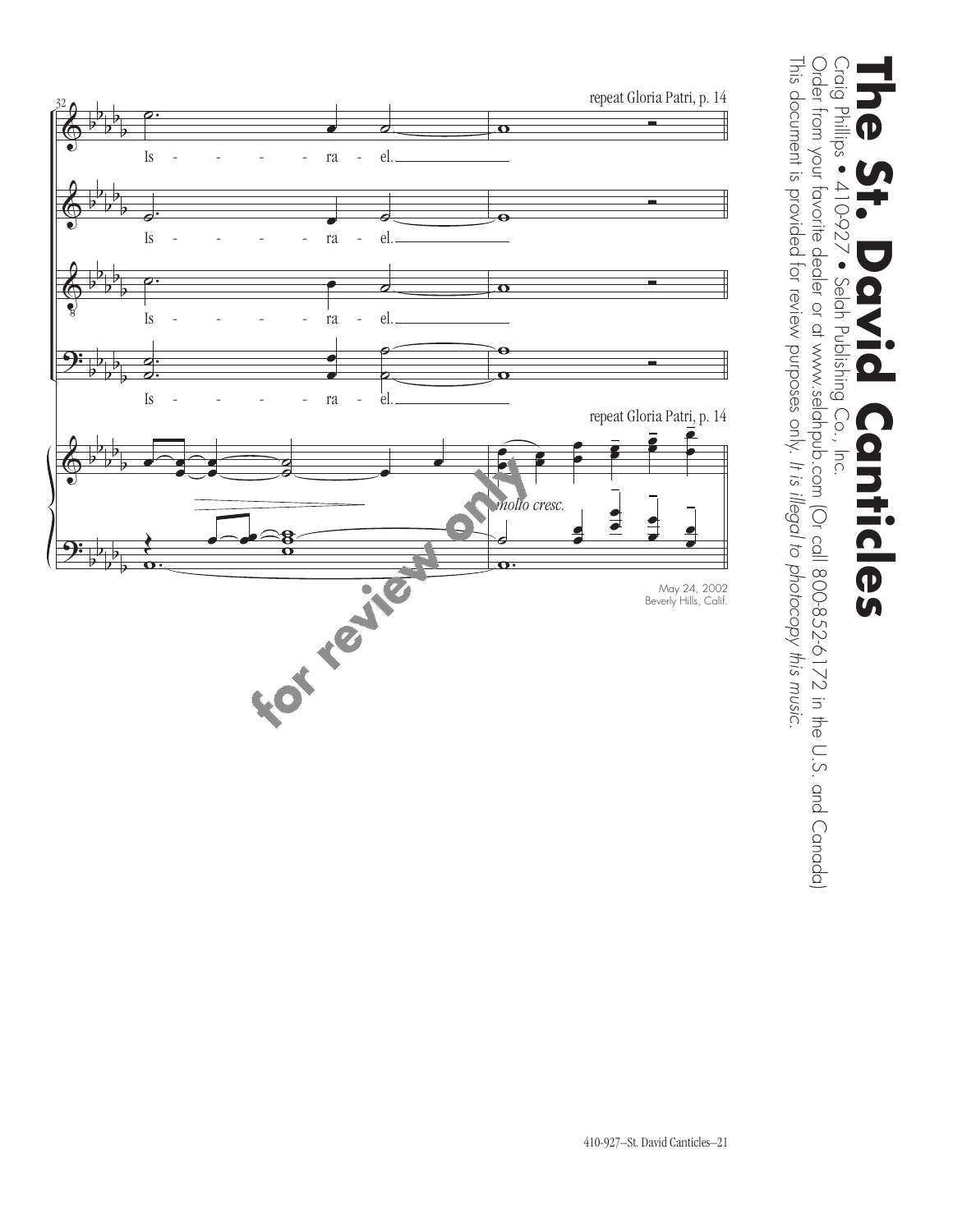# **The St. David Canticles**

 $\prod_{\text{Order from your favorite dealer or at www.selchpub.com (Or call 800-852 $2\cdot6172$  in the U.S. and Canada)} \prod_{\text{Order from your favorite dealer or at www.selchpub.com (Or call 800-852 $6172$  in the U.S. and Canada)}$ Order from your favorite dealer or at www.selahpub.com (Or call 800-852-6172 in the U.S. and Canada) Craig Phillips • 410-927 • Selah Publishing Co., Inc. This document is provided for review purposes only. It is illegal to photocopy this music. This document is provided for review purposes only. *It is illegal to photocopy this music.*

23

FOT TO JOIN OF THE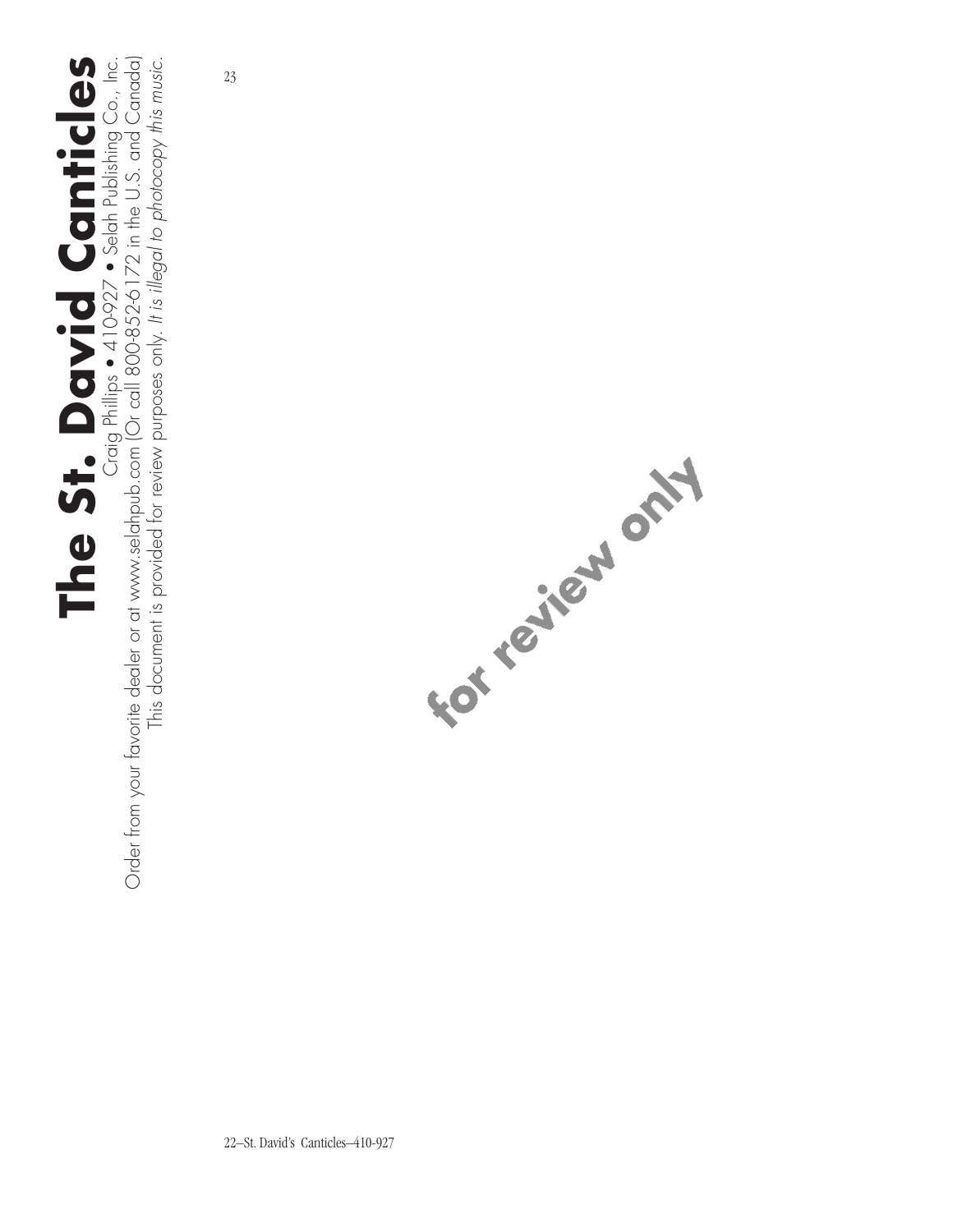

This document is provided for review purposes only.

This document is provided for review purposes only. It is illegal to photocopy this music.

23

*It is illegal to photocopy this music.*

#### **Canticles /Evening Prayer**

**The Amarillo Canticles (1662)** 410-944 • David Ashley White • SATB and organ

**The Amarillo Canticles (Rite II)** 405-945 • David Ashley White • SATB and organ

**The Austin Canticles (Rite II)** 405-925 • Alfred V. Fedak • SATB and organ

**The Palmer Canticles (1662)** 410-950 • David Ashley White • SATB and organ

**The Portland Canticles (1662)** 410-810 • Alfred V. Fedak • SATB and organ

**The Prescott Preces & Responses** 410-922 • Cars o.P. Cooman • SATB and organ

**The Prescott Canticles (1662)** 410<sup>-92</sup> • Carson P. Cooman • SATB and organ

**The St. David Canticles (1662)** 410-924 • Craig Phillips • SATB and organ

**St. Philip in the Hills Preces and Responses (Rite II)** 410-955 • SATB, cantor, and organ